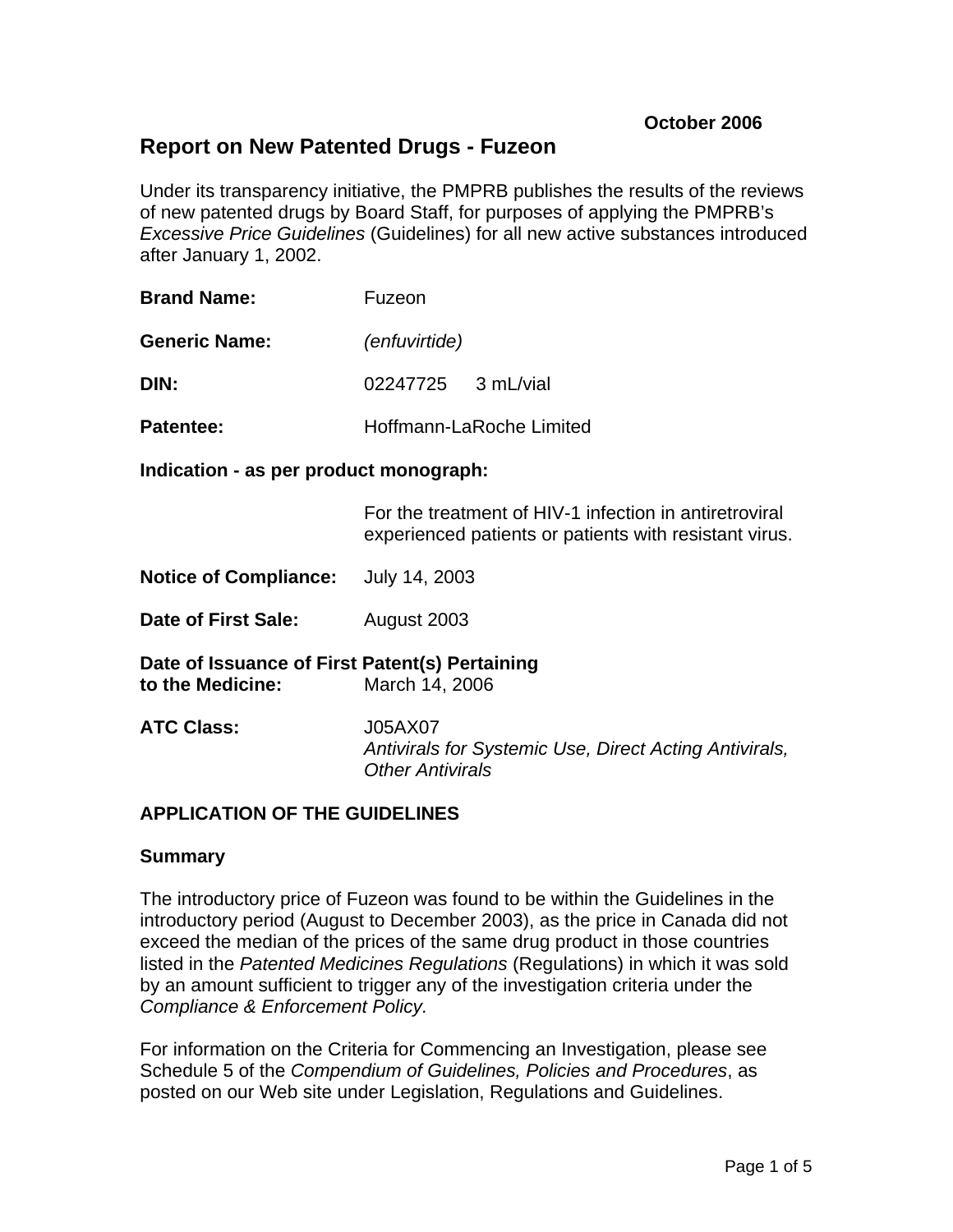### **Scientific Review**

Fuzeon is a new active substance and the PMPRB's Human Drug Advisory Panel (HDAP) recommended that Fuzeon be reviewed as a category 2 new medicine (provides a breakthrough or substantial improvement). Enfuvirtide represented the first drug of a new class of antiretroviral agents (fusion inhibitors) to be marketed in Canada.

The HDAP did not identify any comparators for the conduct of a Therapeutic Class Comparison (TCC) test.

## **Price Review**

Under the Guidelines, the introductory price of a new category 2 drug product will be presumed to be excessive if it exceeds the prices of all of the comparable drug products based on a TCC test, and the median of the international prices identified in an International Price Comparison (IPC) test.

As no comparable drug products could be identified for purposes of conducting a TCC test, the introductory price of Fuzeon was considered within the Guidelines as it did not exceed the median of the international prices identified in the IPC test by an amount that triggered the investigation criteria. Fuzeon was sold in six of the seven countries listed in the Regulations.

| <b>Country</b>              | Price per vial (CDN\$) |
|-----------------------------|------------------------|
| Canada                      | \$39.7600              |
| France                      | \$37.1614              |
| Germany                     | \$39.3053              |
| Sweden                      | \$38.8904              |
| Switzerland                 | \$38.3194              |
| United Kingdom              | \$45.5822              |
| <b>United States</b>        | \$37.6958              |
| <b>International Median</b> | \$38.6049              |

# **Introductory period (August to December 2003)**

**Source:** Publicly available prices as per the *Patented Medicines Regulations*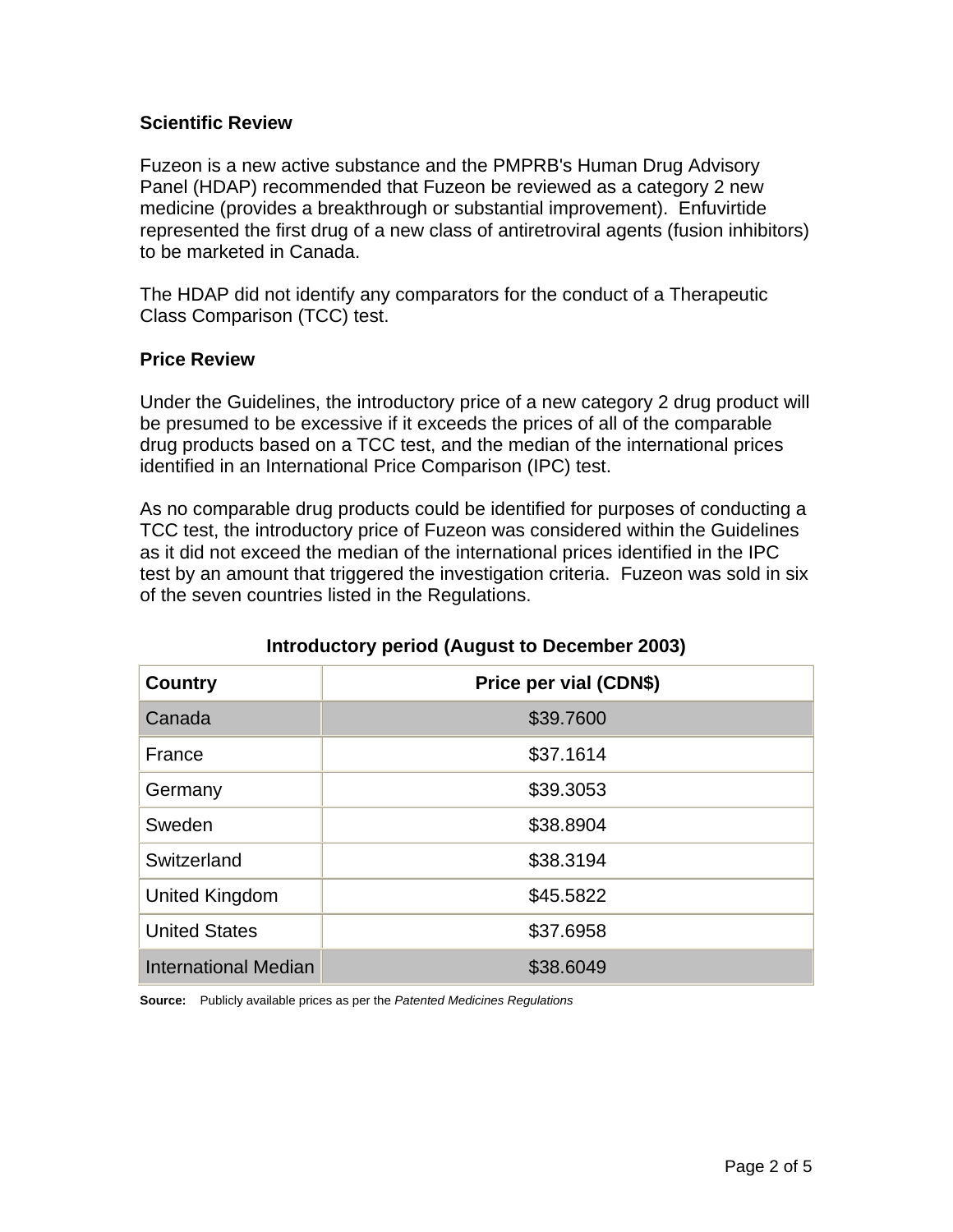*Where comparators and dosage regimens are referred to in the Summary Reports, they have been selected by the PMPRB Staff and the HDAP for the purpose of carrying out the PMPRB's regulatory mandate, which is to review the prices of patented medicines sold in Canada to ensure that such prices are not excessive. The publication of these reports is also part of the PMPRB's commitment to make its price review process more transparent.* 

*The information contained in the PMPRB's Summary Reports should not be relied upon for any purpose other than its stated purpose and is not to be interpreted as an endorsement, recommendation or approval of any drug nor is it intended to be relied upon as a substitute for seeking appropriate advice from a qualified health care practitioner.* 

## **References – Fuzeon**

- 1. Lalezari JP, Henry K, O'Hearn M, et al. Enfuvirtide, and HIV-1 fusion inhibitor, for drug-resistant HIV infection in North and South America. N Engl J Med 2003;348(22):2175-85.
- 2. Lalezari JP, Eron JJ, Carlson M, Cohen C, DeJesus E, Arduino RC, Gallant JE, Volberding P, Murphy RL, Valentine F, Nelson EL, Sista PR, Dusek A, Kilby JM. A phase II clinical study of the long-term safety and antiviral activity of enfuvirtidebased antiretroviral therapy. AIDS 2003 Mar 28;17(5):691-8.
- 3. Cohen CJ, Dusek A, Green J et al. Long-term treatment with subcutaneous T-20, a fusion inhibitor, in HIV-infected patients: patient satisfaction and impact on activities of daily living. AIDS PATIENT CARE and STDs 2002;16(7): 327-335.
- 4. Lazzarin A, Clotet B, Cooper D, et al. Efficacy of enfuvirtide combined with optimized antiretroviral background regimen in patients infected with drug-resistant HIV-1 in Europe and Australia. Submitted to the N Engl J Med.
- 5. Clotet B, et al. Enfuvirtide (T-20) in combination with and optimized background (OB) regimen vs. OB alone in patients with prior experience or resistance to each of the three classes of approved antivirals (ARVs) in Europe and Australia. (Abstract & Poster) The XIV International AIDS Conference, July 2002.
- 6. Lange J, et al. Enfuvirtide (T-20) in combination with and optimized background (OB) regimen vs. OB alone: week 24 response among categories of baseline (BL) demographics, treatment experience, and HIV antiretroviral (ARV) resistance. (Poster) The XIV International AIDS Conference, July 2002.
- 7. Henry K et al. Enfuvirtide (T-20) in combination with and optimized background (OB) regimen vs. OB alone in patients with prior experience or resistance to each of the three classes of approved antivirals (ARVs) in North America and Brazil (TORO 1). (Poster) The XIV International AIDS Conference, July 2002.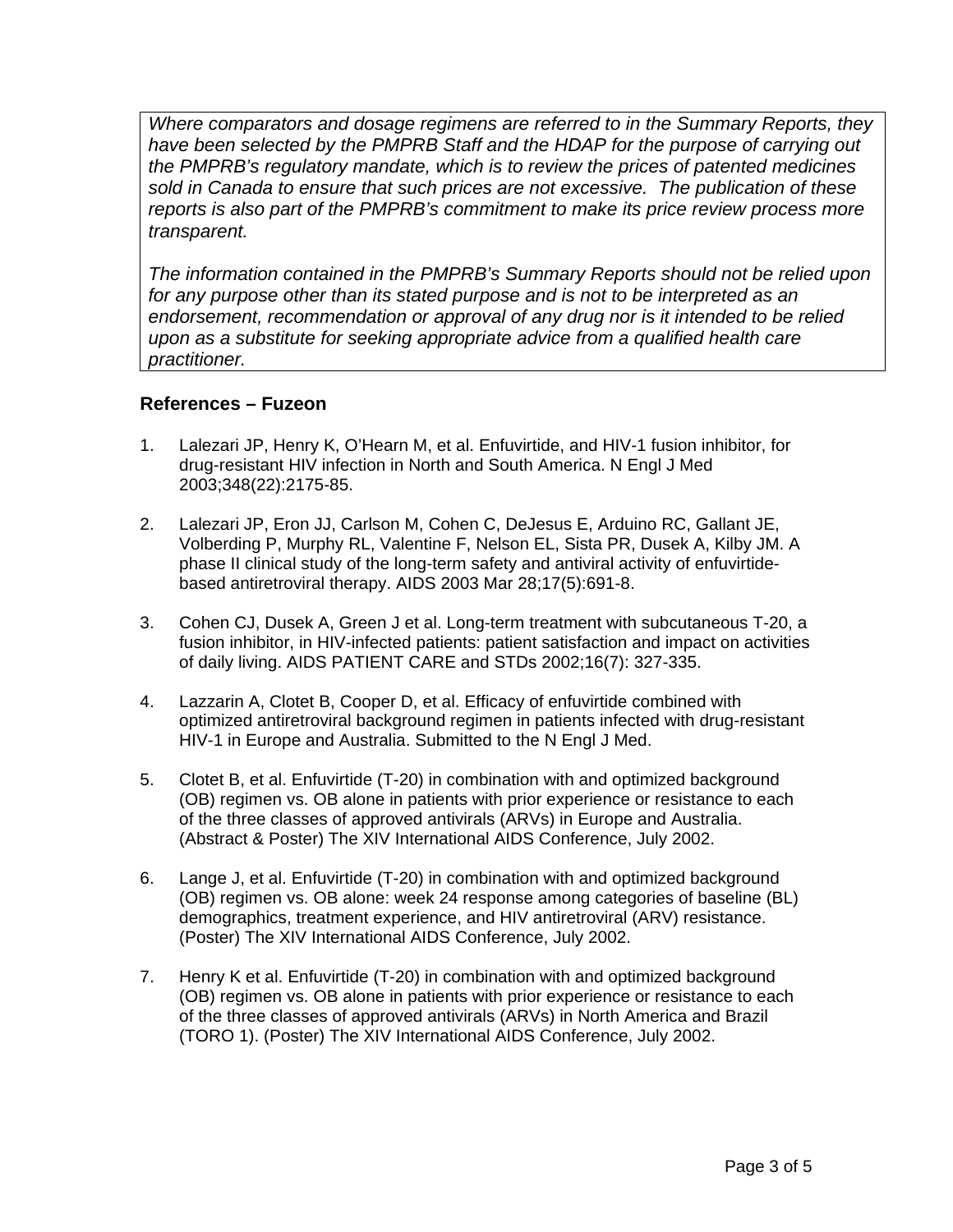- 8. Lalezari J et al. Enfuvirtide (T-20) in combination with and optimized background (OB) regimen vs. OB alone in patients with prior experience or resistance to each of the three classes of approved antivirals (ARVs) in North America and Brazil (TORO 1). (Presentation slides) The XIV International AIDS Conference, July 2002.
- 9. Lange J, et al. Enfuvirtide (T-20) in combination with and optimized background (OB) regimen vs. OB alone: week 24 response among categories of baseline (BL) demographics, treatment experience, and HIV antiretroviral (AVR) resistance. (Poster),  $6<sup>th</sup>$  International Congress on Drug Therapy in HIV Infection. November 2002.
- 10. Walmsley S et al. Lack of influence of GP41 antibodies that cross-react with enfuvirtide (ENF) on the efficacy and safety of enfuvirtide in TORO 1 and TORO2 phase III trials. (Poster), 10<sup>th</sup> Conference on Retrovirus and Opportunistic Infections (CROI), February 2003.
- 11. Delfraissy JF et al. Summary of pooled efficacy and safety analysis of enfuvirtide (ENF) treatment for 24 weeks in TORO 1 and TORO 2 phase III highly antiretroviral (ARV) treatment experienced patients (Poster),  $10<sup>th</sup>$  Conference on Retrovirus and Opportunistic Infections (CROI), February 2003.
- 12. Green J, Wintfield N. Patient acceptance with self-injection of enfuvirtide (T-20) for HIV over 24-weeks of treatment. (Poster)  $6<sup>th</sup>$  International Congress on Drug Therapy in HIV Infection. November 2002.
- 13. Green J, Salgo MP, and Delehanty J. Patient survey on injection of enfuvirtide (T-20): ease of use and impact on activities. (Poster), The XIV International AIDS Conference, July 2002.
- 14. Hornberg J, Green J. Modeling the clinical prognosis of patients receiving enfuvirtide (T-20) in combination with an optimized background regimen according to virological and immunological response after 24 weeks. (Poster), Sixth International Congress on Drug Therapy in HIV Infection November 2002, Glasgow, UK.
- 15. Hornber J et al. Summary of enfuvirtide (Fuzeon) economic model: a European prospective. Technical support document prepared by Acumen LLC on behalf of Hoffman-La Roche Ltd. (For internal review purposes only).
- 16. The British HIV July 2003 guidelines (http://www.bhiva.org/guidelines/2003/hiv/index.html).
- 17. Department of Health and Human Services (DHHS). Guidelines for the Use of Antiretroviral Agents in HIV-1-Infected Adults and Adolescents, updated July 14, 2003. (http://www.aidsinfo.nih.gov/guidelines/adult/AA\_071403.pdf).
- 18. DHHS. Guidelines for the Use of Antiretroviral Agents in Pediatric HIV Infection, updated November 2003.( http://aidsinfo.nih.gov/guidelines/default\_db2.asp?id=50)
- 19. DHHS. Pediatric Guidelines Supplement, Pediatric Antiretroviral Drug Information, updated June 25, 2003. (http://aidsinfo.nih.gov/guidelines/default\_db2.asp?id=51)